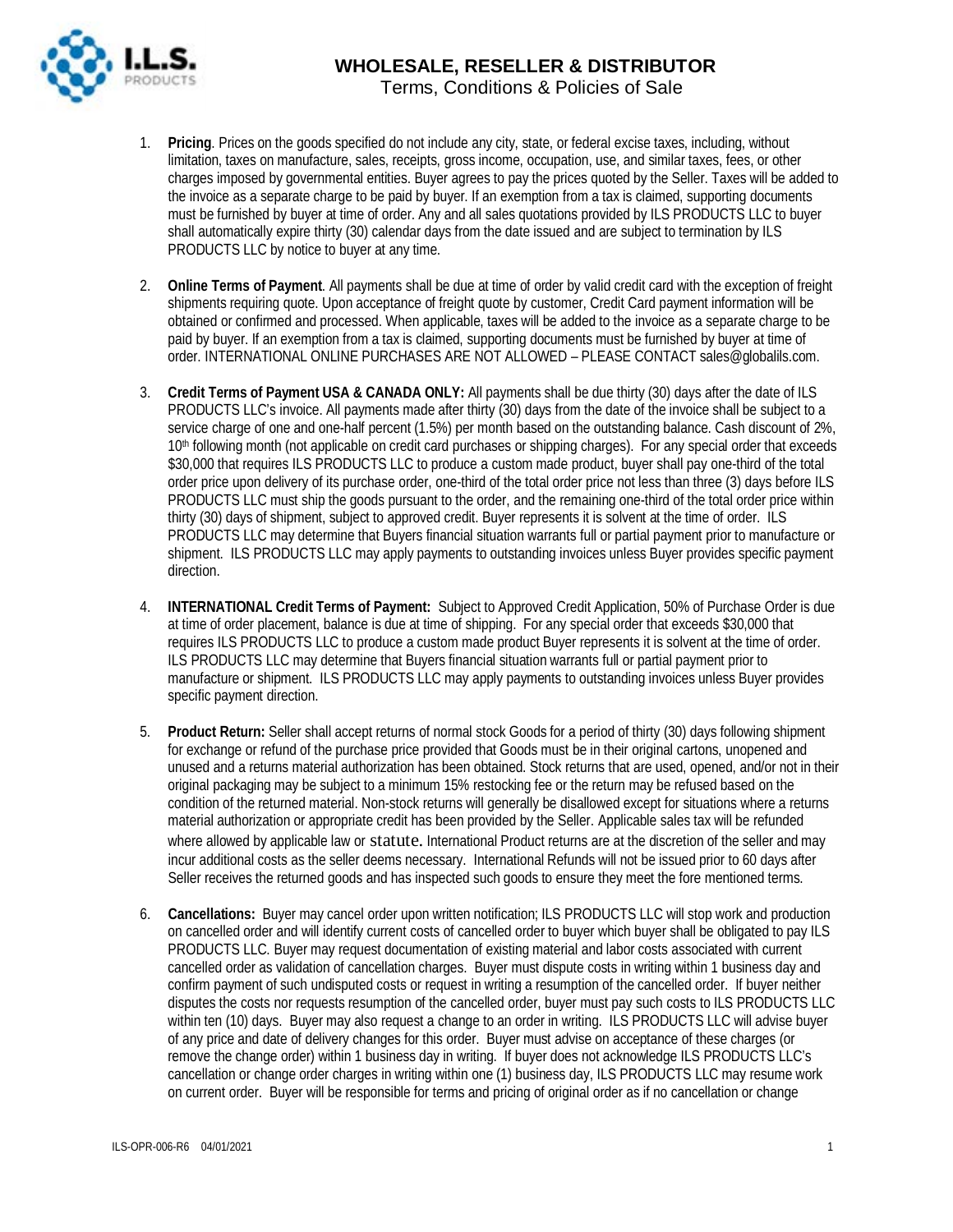

#### **WHOLESALE, RESELLER & DISTRIBUTOR** Terms, Conditions & Policies of Sale

request has been initiated. ILS PRODUCTS LLC shall have no responsibility or obligation to abide by any change order until and unless accepted in writing by buyer.

- 7. **Security Interest**. To secure the payment of ILS PRODUCTS LLC'S invoice, buyer grants to ILS PRODUCTS LLC a security interest in all goods sold to buyer under the order, including all proceeds there from. Buyer authorizes ILS PRODUCTS LLC to perfect its security interest through a filing of a financing statement pursuant to the Uniform Commercial Code and shall reimburse ILS PRODUCTS LLC for any fees incurred in filing the financing statement which may be added by ILS PRODUCTS LLC to the amount of ILS PRODUCTS LLC'S invoice to buyer.
- 8. **Delivery and Risk of Loss**. All shipments under the order are F.O.B./EXWORKS ILS PRODUCTS LLC'S warehouse, Brenham, TX and all risk of loss shall pass to buyer at that time regardless of the method of shipment that may be elected by buyer. Shipping will be added as a separate charge on the invoice.
- 9. **Delays**. ILS PRODUCTS LLC will not be liable for any delay in the performance of its obligations under the order, or for any damages suffered by buyer due to such delay, if the delay is, directly or indirectly, caused by a fire, flood, accident, civil unrest, act of God, war, governmental interference or embargo, labor strike, shortage of materials, or any other cause beyond ILS PRODUCTS LLC's control.
- 10. **Materials**. The order is conditional upon ILS PRODUCTS LLC'S ability to obtain the necessary raw materials at a reasonable price, and all shipments under the order are subject to ILS PRODUCTS LLC'S supply schedules and any government regulations, orders, directives, and restrictions that may be in effect.
- 11. **Nonconforming Goods**. Buyer shall inspect all goods upon tender and delivery by ILS PRODUCTS LLC, and should any of the goods be nonconforming goods, buyer must notify ILS PRODUCTS LLC, in writing, within ten (10) days of ILS PRODUCTS LLC'S tender and delivery of the goods describing the nature of any nonconformity. ILS PRODUCTS LLC shall have the right and option to repair or replace any nonconforming goods. The failure of buyer to notify ILS PRODUCTS LLC in writing that the goods are nonconforming within ten (10) days of ILS PRODUCTS LLC'S tender and delivery of the goods shall constitute acceptance of the goods and buyer shall be liable to ILS PRODUCTS LLC for the total order price.
- 12. **Interpretation Responsibility; Product Use and Safety:** ILS PRODUCTS LLC does not guarantee that the Goods it sells conform to any plans and specifications or intended use. When plans and specifications are involved, Buyer is solely responsible for verifying ILS PRODUCTS LLC's interpretations of such plans and specifications, and it is Buyer's sole responsibility to assure that ILS PRODUCTS LLC's Goods will be accepted on any specific job. BEFORE BUYER USES OR INSTALLS ELECTRICAL PRODUCTS, IT IS BUYER'S RESPONSIBILITY TO CONSULT THE NATIONAL ELECTRIC CODE AND ANY PERTINENT LOCAL, STATE OR NATIONAL CODES, RULES OR REGULATIONS FOR APPROVED INSTALLATION PROCEDURES AND PRECAUTIONS. NOTHING ILS PRODUCTS LLC SELLS IS FOR USE IN CONNECTION WITH "SAFETY-RELATED" APPLICATIONS OF A NUCLEAR FACILITY OR ANY HAZARDOUS ACTIVITY WHERE FAILURE OF A SINGLE COMPONENT COULD CAUSE SUBSTANTIAL HARM TO PERSONS OR PROPERTY.
- 13. **Limitations on Damages**. ILS PRODUCTS LLC SHALL NOT BE LIABLE TO BUYER FOR ANY LOST PROFITS OR OTHER ECONOMIC LOSS OF BUYER, OR ANY DIRECT, INDIRECT, SPECIAL OR CONSEQUENTIAL DAMAGES ARISING OUT IMPROPER INSTALLATION, OPERATION, AND ABUSE OF ILS PRODUCTS LLC PRODUCTS. THE ENTIRE LIABILITY OF ILS PRODUCTS LLC FOR INCIDENTAL DAMAGES RELATED TO WARRANTY FAILURES THAT ARE ATTRIBUTABLE SOLELY TO PRODUCT DEFICIENCIES WILL NOT EXCEED \$1000.00 PER INSTANCE.
- 14. **Warranties**. All Conduit Body Kits, Corner Casting Adapters and SPARTAN products are warranted by ILS PRODUCTS LLC to be free from defects in material and workmanship for Sixty (60) months from the date of shipment. All ILS Products LLC Solar Area Lights, Brackets (excluding nuts, bolts, washers), and poles are Warranted to be free from defects in material and workmanship for a period of 1 year from the date of shipment. THIS WARRANTY DOES NOT APPLY TO EQUIPMENT OR GOODS WHICH ARE MISUSED, OR ABUSED, OR DAMAGED FROM INSTALLATION, OR NOT USED IN ACCORDANCE WITH ILS PRODUCTS LLC'S INSTRUCTIONS. NORMAL WEAR OF EQUIPMENT OR GOODS IS NOT INCLUDED IN THIS WARRANTY. Equipment or goods not manufactured by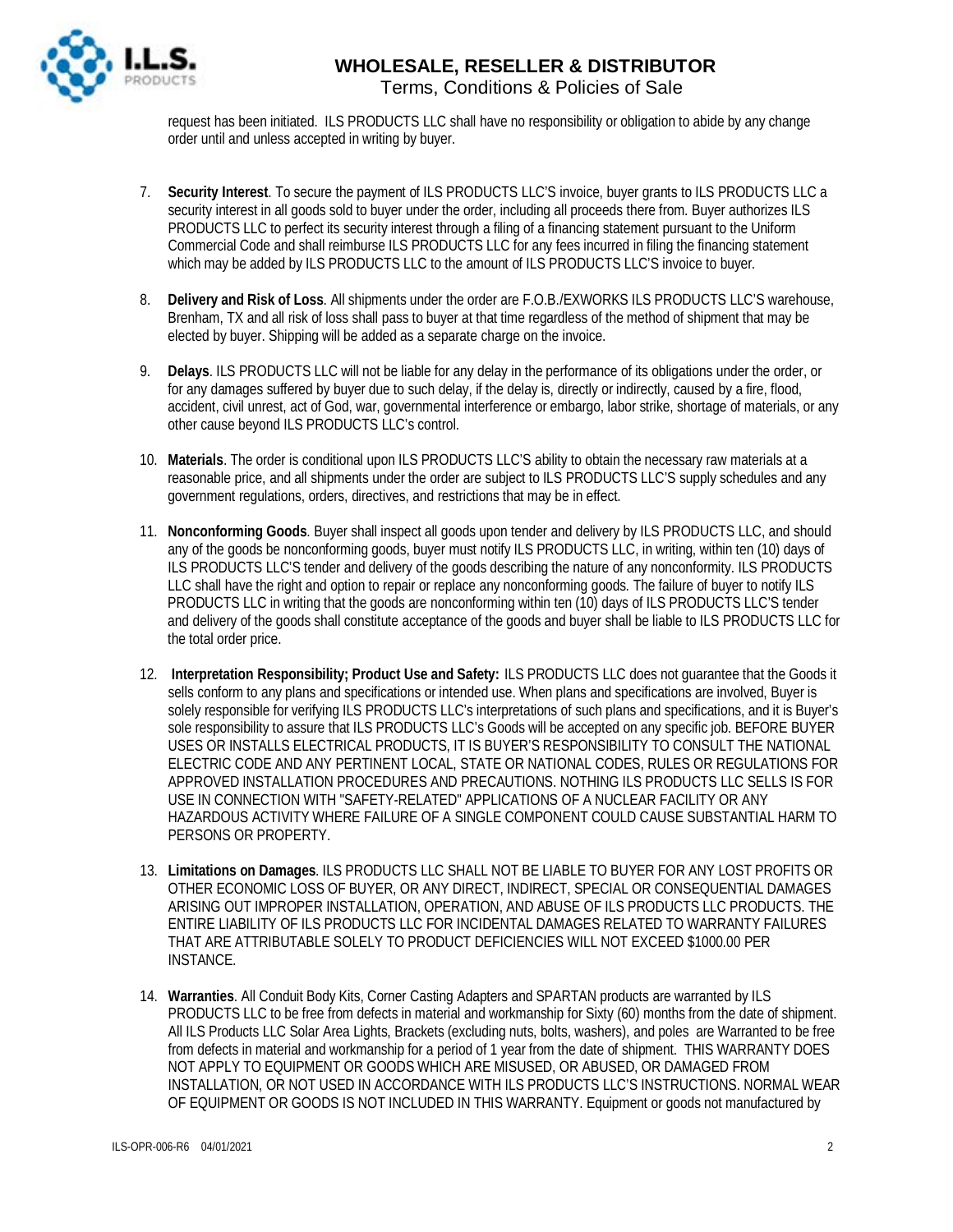

## **WHOLESALE, RESELLER & DISTRIBUTOR**

Terms, Conditions & Policies of Sale

the ILS PRODUCTS LLC but supplied through the ILS PRODUCTS LLC shall carry the warranty of the original manufacturer. THE ILS PRODUCTS LLC'S SOLE LIABILITY UNDER THIS WARRANTY SHALL BE LIMITED TO EITHER REPLACING OR REPAIRING WITHOUT CHARGE, AT ITS FACTORY OR ELSEWHERE AT ITS DISCRETION, ANY EQUIPMENT OR GOODS NOT MEETING THIS WARRANTY, OR AT ILS PRODUCTS LLC'S OPTION, REFUNDING THE PURCHASE PRICE. THE ILS PRODUCTS LLC SHALL IN NO EVENT BE LIABLE FOR ANY OTHER DIRECT OR ANY SPECIAL INDIRECT OR CONSEQUENTIAL DAMAGES OF ANY KIND UNDER THIS CONTRACT OR OTHERWISE. ILS PRODUCTS LLC does not warranty and is not liable for any defects or substandard conditions of the raw material used in the steel production or the tube manufacturing process. ILS PRODUCTS LLC makes no warranty about the actual grade of steel or its material components other than the representations made to ILS PRODUCTS LLC from its suppliers. ILS PRODUCTS LLC will use its best efforts to ensure that all products are inspected for open and obvious defects including dents, severe pitting, malformations or alterations and will avoid use of such material.

- 15. **Special and/or Custom orders**. Products manufactured or assembled by ILS PRODUCTS LLC to meet buyer's particular specifications or requirements: the buyer shall indemnify and hold ILS PRODUCTS LLC harmless from any and all claims arising from the purchase, use, or sale of the special goods, and from any related costs, attorneys' fees, expenses, or liabilities incurred by ILS PRODUCTS LLC there from. Any ILS PRODUCTS LLC UL/CSA certifications do not apply to special / custom products made for any buyer.
- 16. **Exports**: If Goods are sold for export, ILS PRODUCTS LLC's standard terms & condition for INTERNATIONAL credit terms for payment apply. Acceptance of international orders is not valid unless confirmed in writing by ILS PRODUCTS LLC. Buyer, NOT ILS PRODUCTS LLC, is responsible for compliance with all United States export control rules and regulations. Buyer shall not name ILS PRODUCTS LLC as shipper or exporter of record in connection with the export of any Goods purchased from ILS PRODUCTS LLC
- 17. **Anti-Money Laundering Restrictions**: ILS PRODUCTS LLC rejects questionable orders and payments: Except for pre-approved credit arrangements, ILS PRODUCTS LLC rejects third-party payments, cashiers' checks, money orders and bank drafts. ILS PRODUCTS LLC accepts only checks imprinted with Buyer's name; wire transfers originated in Buyer's account; letters of credit with Buyer as account party; and credit or debit cards in Buyer's name. All payments must be by single instrument in the amount of the invoice, less credits, from banks acceptable to ILS PRODUCTS LLC.
- 18. **Law and Procedure**. The order, this Agreement and the transaction described therein shall be subject to, construed under and enforced according to the laws of the State of Texas. ANY ACTION IN REGARD HERETO OR ARISING OUT OF THE TERMS AND CONDITIONS HEREOF SHALL BE INSTITUTED AND LITIGATED IN THE COURTS OF THE STATE OF TEXAS AND NO OTHER. IN ACCORDANCE HEREWITH, THE UNDERSIGNED HEREBY SUBMITS TO THE JURISDICTION AND VENUE OF THE COURTS WITHIN THE COUNTY OF HARRIS, STATE OF TEXAS. BUYER AND ILS PRODUCTS LLC HEREBY WAIVE THE RIGHT TO A JURY TRIAL IN ANY ACTION, PROCEEDING OR COUNTERCLAIM ARISING OUT OF THE ORDER, THIS AGREEMENT OR THE TRANSACTION DESCRIBED THEREIN.
- 19. **Remedies**. In the event that buyer is in default or otherwise breaches the order or this Agreement, ILS PRODUCTS LLC shall be entitled to pursue any and all remedies, legal or equable including an action to recover the total order price, as well as its costs of enforcing the order, including, without limitation, its attorneys' fees. In the event that ILS PRODUCTS LLC is in default or otherwise breaches the order, the liability of ILS PRODUCTS LLC to buyer for such breach or default shall be limited to the replacement value of the goods under the order which is the sole and exclusive remedy of buyer for any such breach or default.
- 20. **Entire Agreement**. This Agreement is intended by the parties as a final expression of the terms and conditions of the order. No representations, understandings, or agreements have been made or relied upon in the making of this Agreement other than those specifically set forth herein. This Agreement can only be modified in a writing signed by both parties. No previous course of dealing between the parties or trade usage may be used to interpret, limit, or otherwise impair the operation of this agreement.
- 21. **Waiver**. ILS PRODUCTS LLC shall not be deemed to have waived any rights under this Agreement or the order unless such waiver is given in writing and signed by ILS PRODUCTS LLC No delay or omission on the part of ILS PRODUCTS LLC in exercising any right shall operate as a waiver of such right or any other right. A waiver by ILS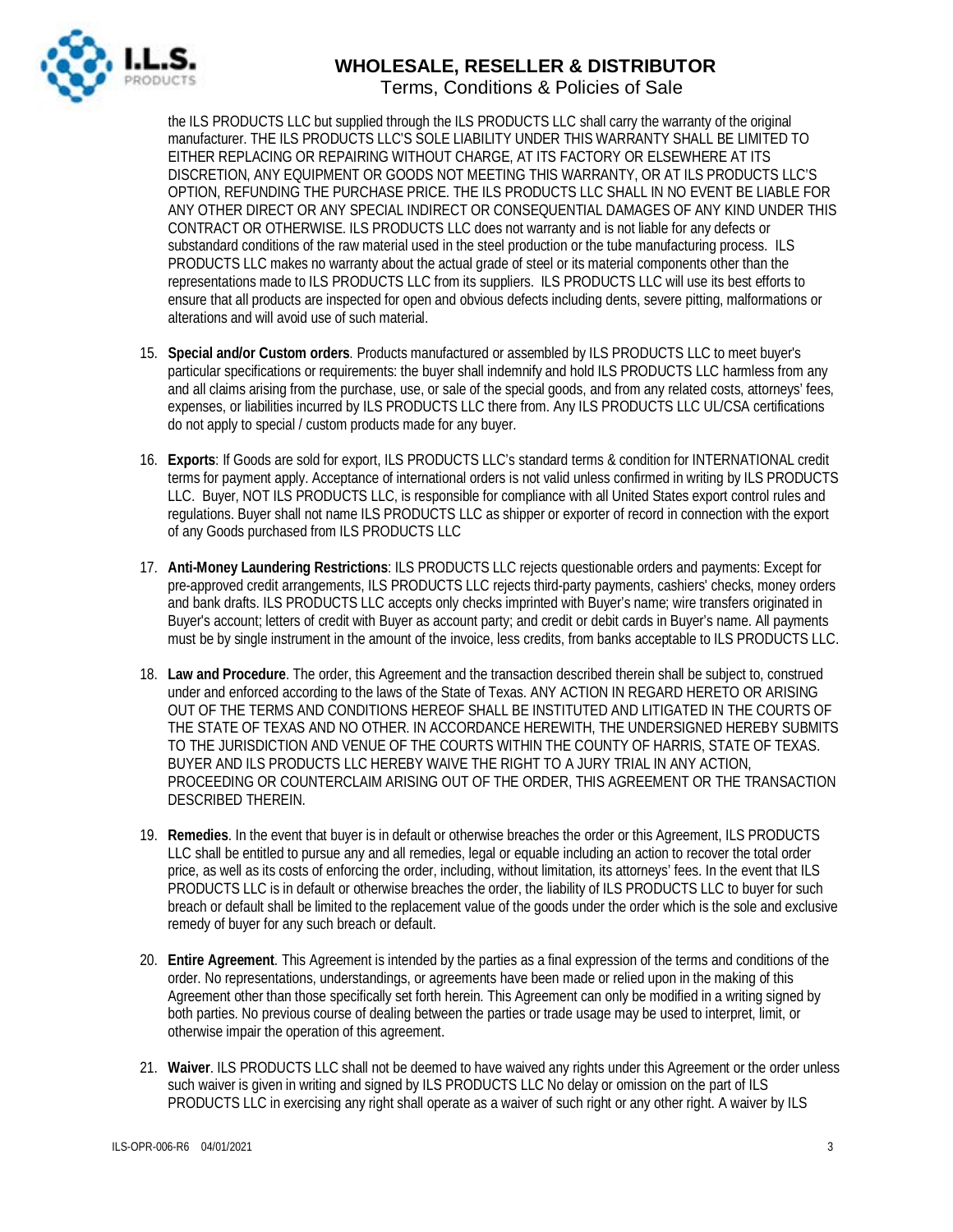

## **WHOLESALE, RESELLER & DISTRIBUTOR**

Terms, Conditions & Policies of Sale

PRODUCTS LLC of a provision of this Agreement or the order shall not prejudice or constitute a waiver of ILS PRODUCTS LLC'S right otherwise to demand strict compliance with that provision or any other provision of this Agreement or the order. Neither prior waiver by ILS PRODUCTS LLC nor any course of dealing between buyer and ILS PRODUCTS LLC shall constitute a waiver of any of ILS PRODUCTS LLC'S rights or of any of buyer's obligations as to any future transactions. Whenever the consent of ILS PRODUCTS LLC is required under this Agreement or the order, the granting of such consent by ILS PRODUCTS LLC in any instance shall not constitute continuing consent to subsequent instances where such consent is required and in all cases such consent may be granted or withheld in the sole discretion of buyer.

- 22. **Notices**. All notices required to be given under this Agreement shall be given in writing and shall be effective when a record has been actually delivered, deposited in the United States mail, first class, postage prepaid, addressed to the party to whom the notice is to be given at the address shown upon the order, received by telecopy or received through the Internet. Any party may change its address for notices under this Agreement by giving formal written notice to the other party, specifying that the purpose of the notice is to change the party's address.
- 23. **Interest and Fees**. In the event of any dispute arising out of the order, this Agreement or the transaction described therein, in addition to an award of damages, the ILS PRODUCTS LLC shall be entitled to recover: (1) pre-judgment interest on any amount awarded at a rate of 1 ½% per month, (2) all expenses of litigation, including without limitation all filing fees and court costs; and (3) all attorneys' fees incurred regardless of whether such fees or expenses are incurred before or after the initiation of litigation.

### **PRIVACY POLICY**

#### **General Policy**

For the purposes of this Privacy Policy the terms "we", "us" or "the Company" shall mean ILS Products LLC, affiliates or business units which receive confidential information which may include but not limited to ILS Products LLC, any of its subsidiaries, or divisions including but not limited to

(i) ILS Products LLC ii) globalils.com iii) CDF by ILS Products LLC, which are collectively referred to as "we", "us" or "the Company". This policy describes the information that the Company may collect about visitors to our website, web application, or mobile application, if applicable (collectively the "Website") or about our customers, prospective customers and prospective employees, how we use that information and how we protect that information. It also discusses certain choices you have regarding your personally identifiable information. By using our Website or otherwise submitting information to Company (as defined below), you consent to the following terms, as they may be amended from time to time.

#### **Information We Collect.**

Online: You may visit our Website anonymously. We collect your Internet Protocol address, but this information generally does not reveal your identity. The data that we regularly collect about visitors to our Website (e.g., browser type, pages accessed, duration of visit, etc.) does not enable us to identify you. We use cookies, small files that are sent to your browser and stored on your hard drive, to identify you as a unique user on our Website. Our use of cookies is explained in more detail below. We collect personally identifiable information about you only if you voluntarily provide it to us by requesting information, products or services fromus.

Offline: We collect information that you provide us to set up an account or otherwise form a customer relationship with Company or to consider you for a job with Company. Once an account is opened or customer relationship is formed, we may collect information about your purchasing and payment history.

Mobile: If you opt to do so, we collect your GPS location from your mobile device to help you find the nearest branch to your current location.

#### **Information You Provide.**

Online: When you visit our Website, you may provide personally identifiable information in order to purchase products or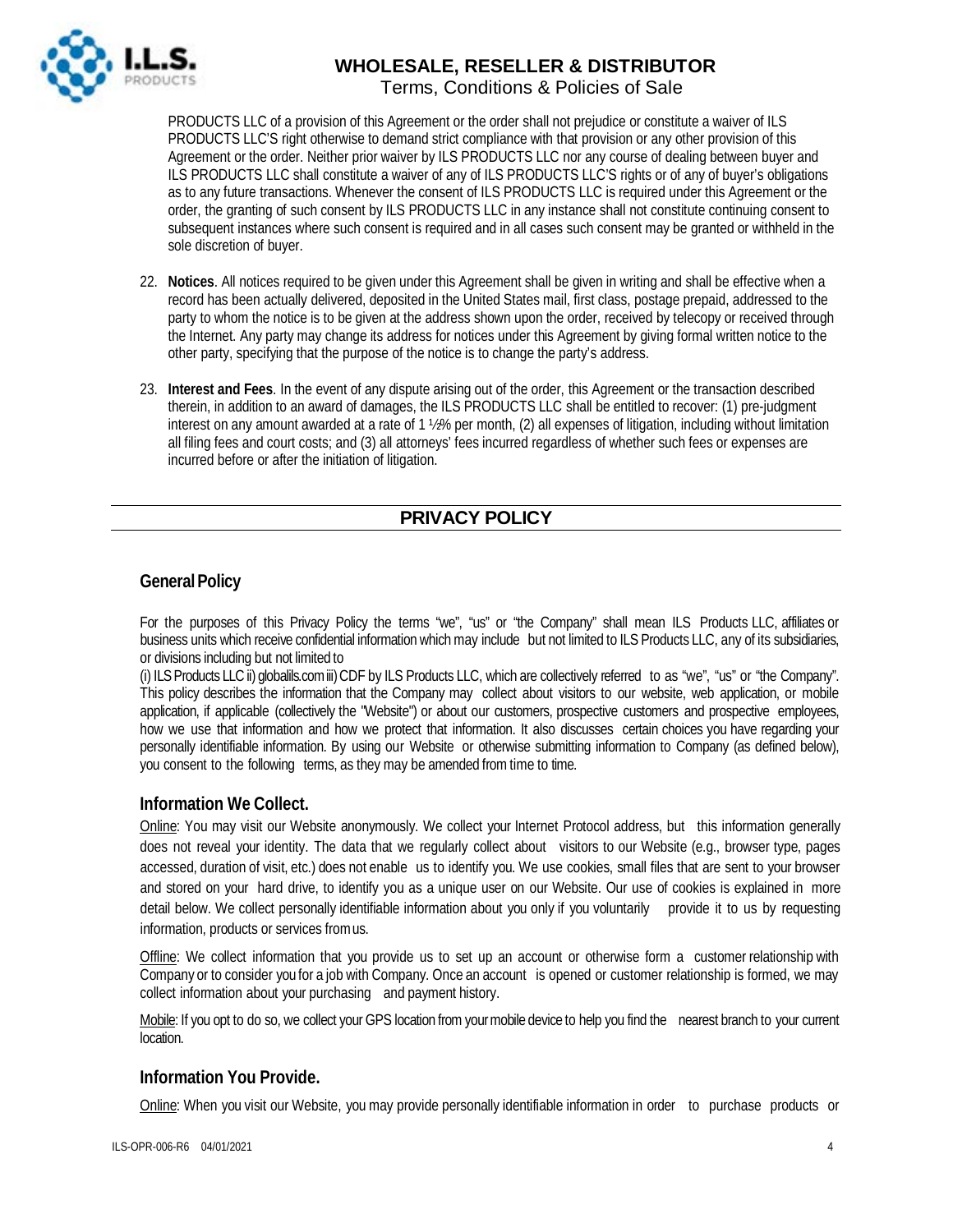

# **WHOLESALE, RESELLER & DISTRIBUTOR**

Terms, Conditions & Policies of Sale

take advantage of services or job opportunities offered through our Website. For example, you might provide your name, address, telephone and fax numbers, and email address. We collect and store that information. You may always choose not to provide the information we request. However, you may then be unable to take advantage of the features and services we offer on the Company Website.

Offline: When you sign up for an account or otherwise do business with the Company, youmay provide personally identifiable information of yourself, if an individual or sole proprietor, or the company officers or contact persons, in addition to company information, if a company. We may use that information to obtain a credit, D&B or similar report or otherwise evaluate your eligibility for an account.

**Information from Other Sources.** From time to time wemay purchase or otherwise acquire information about you from other sources and add it to our database, including without limitation updated delivery and address information.

**How We Use Information.** If you choose to provide us with personally identifiable information, we will use that information to respond to your inquiry or process your order or application. We may provide this information to third parties if we believe in our discretionitwouldbehelpfulin responding to you, or if this information is necessary for the third party to do their job (see "Third Party Service Providers," below). If, in the future, we merge with or are acquired by another company, or change our structure, we may transfer yourpersonallyidentifiableinformation to the surviving or acquiring entity. We will also disclose your personally identifiable information if we believe in good faith we are required to do so (a) by law or to comply with the law or legal process; (b) to protect and defend our rights or property or the rights or property of our clients; or (c) in an emergency to protect the personal safety of our employees, clients, visitors or the public.

**No Sale of Personally Identifiable Information.** The Company will not sell your personally identifiable information to others except in connection with the sale of Company or the assets of Company.

**Third Party Service Providers.** The Company may from time to time engage others ("Third- Party Providers") to provide online and offline services to the Company, to you, to other clients or to visitors to our Website. For example, we may engage other companies to host, and maintain our Website, analyze data, provide marketing assistance, perform inventories or assessments, and provide credit information, background checks and other services. We will give them access to your personally identifiable information to the extent necessary to do their jobs. We cannot and do not guaranteethat those companies will protect your personally identifiable information.

**Links to Other Websites.** When you visit our Website, you may be directed to websites of Third-Party Providers and to other websites that are beyond our control ("Third-Party Websites"). There may be links to Third-Party Websites from our Website that may take you outside our service. We believe that this is one of the strengths of our Website. For example, if you "click" on a product link or Third-Party Provider link, that "click" may take you from our Website to that Third-Party Website. If you choose to visit a Third-Party Website you should understand that the Third party's privacy policy, not this Privacy Policy, will govern your activities and any information you disclose while visiting that Third-Party Website. Third Party Websites may not have privacy policies or may have privacy policies that are not as protective of your personally identifiable information as the Company's Privacy Policy. Third Party Websites may collect data, solicit personally identifiable information, or send cookies to visitors.

We strongly recommend that you review and understand the privacy policies of the Third-Party Websites you visit, whether you visit Third Party Websites directly or through a link from a page on our Website.

**Email.** From time to time, we may send email messages to some or all of our registered users or customers. We may use a bulk email service to distribute that information. If you do not want to receive such emails, please indicate that preference by contacting us at [sales@globalils.com.](mailto:sales@globalils.com) We will endeavor to remove your email from the bulk data base within 7 days from receiving your preference.

**Online Live Chat/ Mobile Application.** Our Website may offer you the opportunity to chat online with a support representative. In order to use this service, you will provide us with, at a minimum, your name and email address. The Company cannot guarantee the security or privacy of this information.

**Cookies.** Our Website may automatically send a "cookie" to your computer. A cookie identifies you as a unique user. It